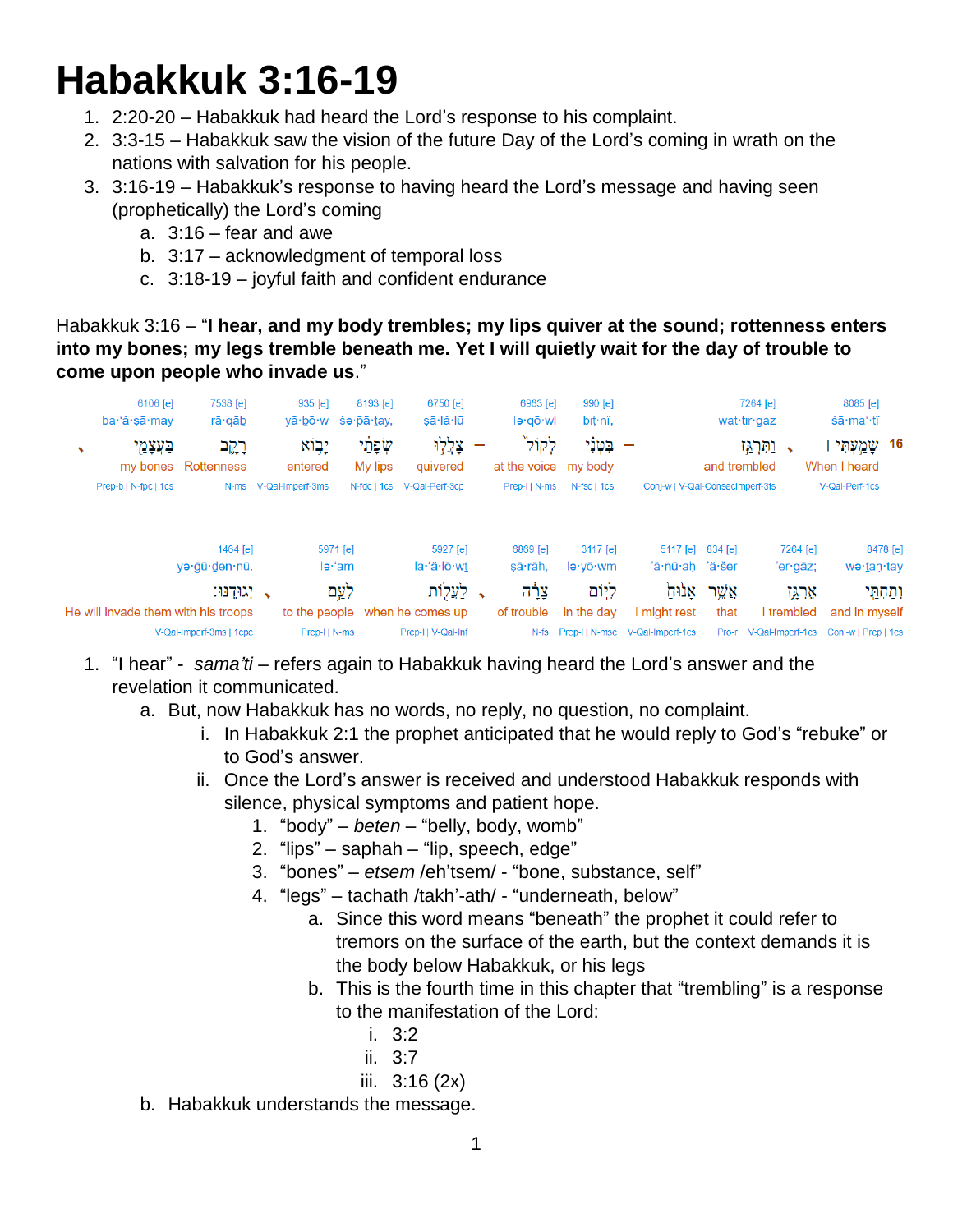- c. Habakkuk has found information (total disaster) and confidence (greater restoration) concerning God's plan
- 2. Habakkuk is shaken because the destruction of his culture in his lifetime is inevitable and unavoidable.
	- a. This is clear by the final words of 3:16 "Yet I will quietly wait for the day of trouble to come upon people who invade us."
	- b. Deliverance will only come later after this judgment at the hands of Babylon.
		- i. Jesus faced the same thing in the Garden before his death, but ultimate resurrection
		- ii. Every believer faces the same fate (death, etc.) before their ultimate entrance into glory and their reserruction

# 3:17 – "**Though the fig tree should not blossom, nor fruit be on the vines, the produce of the olive fail and the fields yield no food, the flock be cut off from the fold and there be no herd in the stalls**,"



- 1. These losses are the result of the land being overrun by the Babylonian military forces.
- 2. The losses can be broken into two parts:
	- a. Luxury items that are not necessary for sustaining life, but are commonly used:
		- i. Fig tree- fig cakes
		- ii. Grapes wine
		- iii. Olive tree products anointing oil for skin
	- b. Essential items that are necessary for life to continue:
		- i. Grain from the field bread
		- ii. Flock meat
		- iii. Cattle milk
- 3. Habakkuk is not complaining, but basically recognizing reality and bracing for Babylonian impact.
- 4. Habakkuk's recognition of this reality indicates his faith.
	- a. Habakkuk is not thinking negatively or in unbelief
	- b. Habakkuk understands the truth and is empowered by faith
	- c. These things that will be loss:
		- i. Are not Habakkuk's faith
		- ii. Do not give Habakkuk faith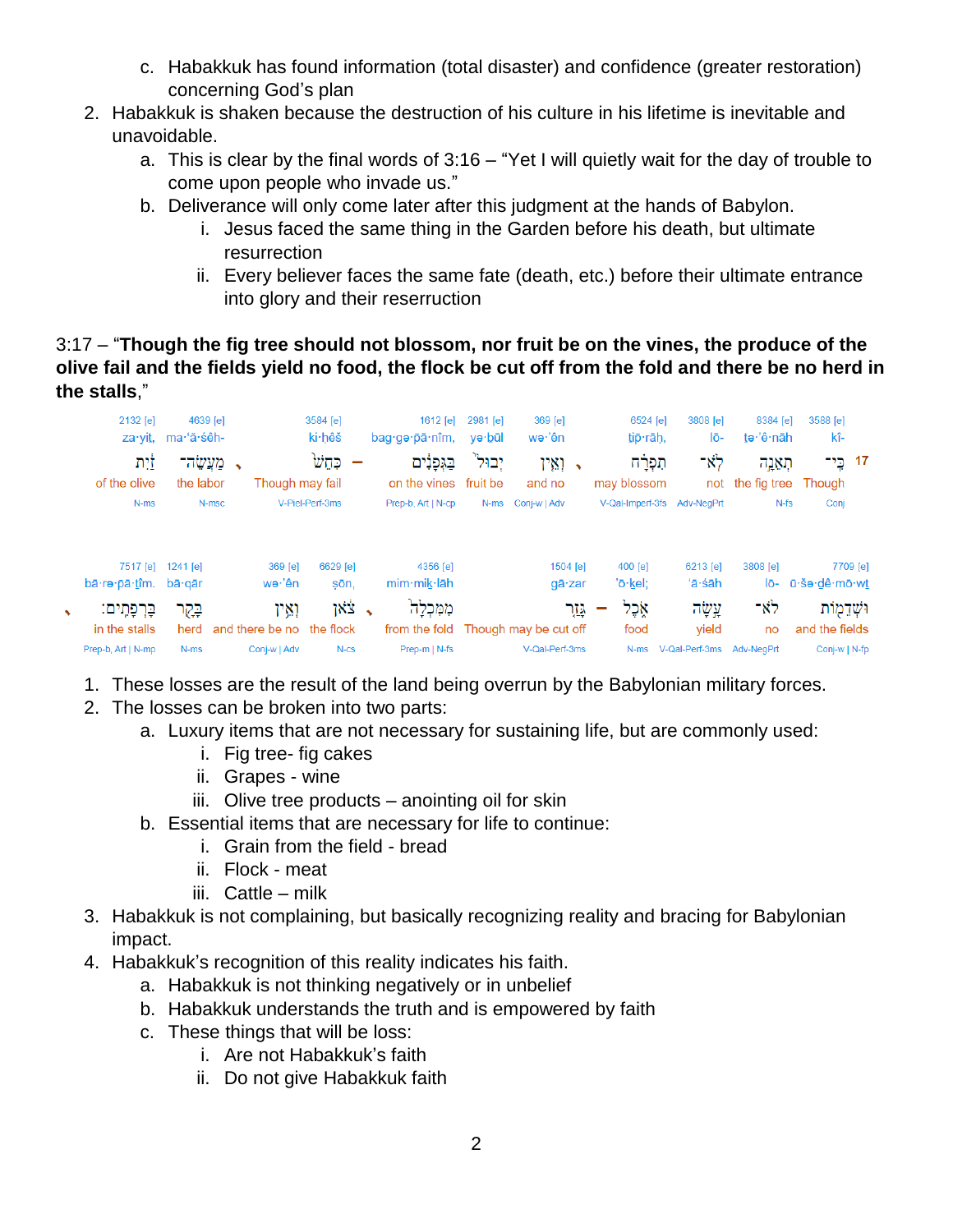# 3:18 – "**yet I will rejoice in the LORD; I will take joy in the God of my salvation**."

|                               | 3468 [e]<br>viš∙'î.        | 430 [e]<br>bê lō hê | 1523 [e]<br>'ā∙gî∙lāh                                                      | 5937 [e]<br>'e'·lō·w·zāh;       | 3068 [e]<br>Yah·weh                    | 589 [e]<br>$wa'$ ă nî   |  |
|-------------------------------|----------------------------|---------------------|----------------------------------------------------------------------------|---------------------------------|----------------------------------------|-------------------------|--|
| $\mathbf{u} \in \mathbb{R}^n$ | of my salvation in the God | באלהי ישעי:         | אָגִילָה<br>I will joy                                                     | א אַעְלְוֹזַה -<br>will rejoice | ביהוה<br>in Yahweh                     | 18 וַאֲנְי<br>and yet I |  |
|                               |                            |                     | N-msc   1cs Prep-b   N-mpc V-Qal-Imperf.Cohort-1cs V-Qal-Imperf.Cohort-1cs |                                 | Prep-b   N-proper-ms  Conj-w   Pro-1cs |                         |  |

- 1. The loss of these things does not mean Habakkuk has loss God his savior.
	- a. There is still a future
	- b. There is still deliverance
	- c. There is still resurrection
	- d. There is still life
	- e. There is still YHWH…and, that means Habakkuk has everything, even in loss
		- i. The OT understanding of "salvation" cannot be separated from the material
		- ii. This is not an either or option.
			- 1. A believer is not choosing "physical blessings" or "spiritual blessings"
			- 2. A believer is laying down the temporal and worldly for the Lord. And, the Lord is not merely spiritual, emotional and feelings. The Lord is Reality, the Creator and Ruler of everything spiritual and physical.

# 2. Philippians 3:8-10

- a. This was true for Paul
- b. This needs to become true for every mature believer
- c. Matthew 16:26 "For what will it profit a man if he gains the whole world and forfeits his soul? Or what shall a man give in return for his soul?"

# 3:19 – "**GOD, the Lord, is my strength; he makes my feet like the deer's; he makes me tread on my high places. To the choirmaster: with stringed instruments**."

| 1116 $[e]$<br>bā·mō·w·tay    | 5921 [e]                  | 355 [e]<br>we·'al kā·'ay·yā·lō·wt, rağ·lay                                   | 7272 [e] | 7760 [e]<br>way vā śem                                         | 2428 [e]<br>hê∙lî.              | $136$ $\lceil e \rceil$<br>'ă·dō·nāy | 3069 [e]<br>Yah weh                |  |
|------------------------------|---------------------------|------------------------------------------------------------------------------|----------|----------------------------------------------------------------|---------------------------------|--------------------------------------|------------------------------------|--|
| בַּמוֹתַי .<br>my high hills |                           | רַגְלַ <sup>וּ</sup> בֶּאַיָּלוֹת וְעַל<br>and on like deer's [feet] my feet |          | √ וַיִּשׂם<br>and He will make                                 | חילי<br>my strength the Lord is | אַלני                                | ר יהוה <sup>19</sup><br><b>GOD</b> |  |
|                              | N-fpc   1cs Conj-w   Prep |                                                                              |          | Prep-k, Art   N-fp N-fdc   1cs Conj-w   V-Qal-ConsecImperf-3ms | N-msc   1cs                     | N-proper-ms N-proper-ms              |                                    |  |

| 5058 [e]<br>$bin \cdot \bar{q} \cdot n \bar{o} \cdot w \cdot \bar{q}$                      | 5329 [e]<br>lam nas sê ah      | 1869 [e]<br>yad·ri·kê·nî; |
|--------------------------------------------------------------------------------------------|--------------------------------|---------------------------|
| בִּנְגִינוֹתֵי:<br>with my stringed instruments to the Chief Musician He will make me walk | לִמְנַצֵּחַ                    | ידרכגי                    |
| Prep-b   N-fp                                                                              | Prep-I, Art   V-Piel-Prtcpl-ms | V-Hifil-Imperf-3ms   1cs  |

- 1. "deer" *ayyalah* /ah-yaw-law/ is a female deer, "a hind" or "a doe"
	- a. The doe is:
		- i. Swift
		- ii. Surefooted
		- iii. Moves confidently in the heights of the mountains